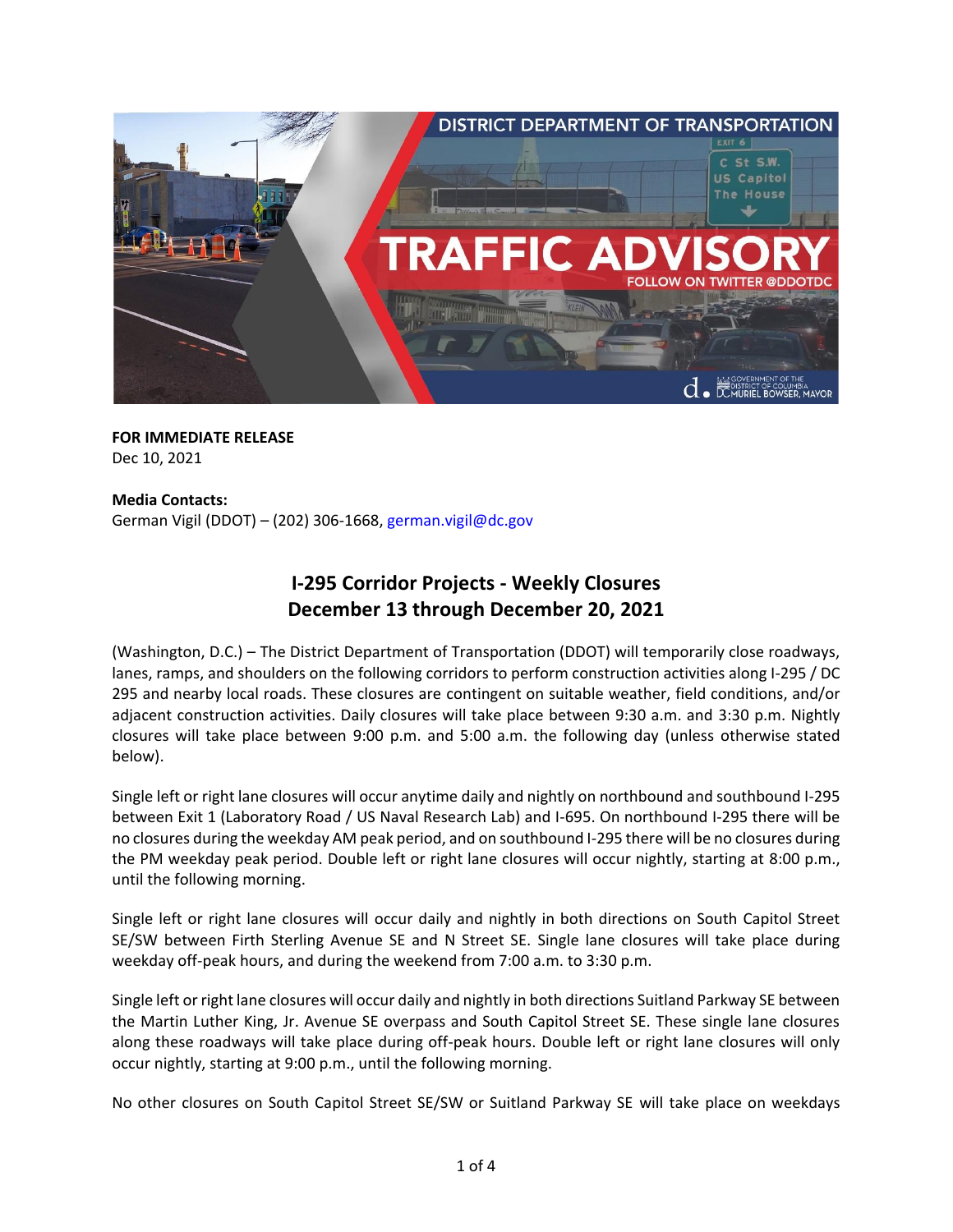between 5:00 a.m. and 9:30 a.m. and between 3:30 p.m. and 9:00 p.m.

Daily and nightly single lane closures will also occur anytime during off-peak hours on Firth Sterling Avenue SE, and Howard Road SE. Daily and nightly single lane closures will also occur anytime on Potomac Avenue SE/SW, Half Street SW, Barry Road SE, St. Elizabeths Avenue SE, R St. SW and Malcolm X Avenue SE.

The following full ramp closures will also occur during off-peak hours:

- Exit 4 from I-295 Northbound (South Capitol Street / Suitland Parkway)
- Exit 4 from I-295 Southbound (South Capitol Street / Suitland Parkway)
- I-295 Northbound On-ramp from northbound Firth Sterling Avenue SE
- Ramp from South Capitol Street / MLK Jr. Avenue to I-295 Northbound (continuously)

Firth Sterling Avenue SE will be temporarily closed between South Capitol Street SW and St Elizabeths Street SE weeknights (December 13 through December 17) from 9:00 p.m. to 5:00 a.m. the following morning and over the weekend (December 18 and 19) from 5:00 a.m. to 5:00 p.m. for bridge construction. When Firth Sterling Avenue SE is fully closed, Suitland Parkway SE will remain open to all traffic. A marked detour will be in place during these closures.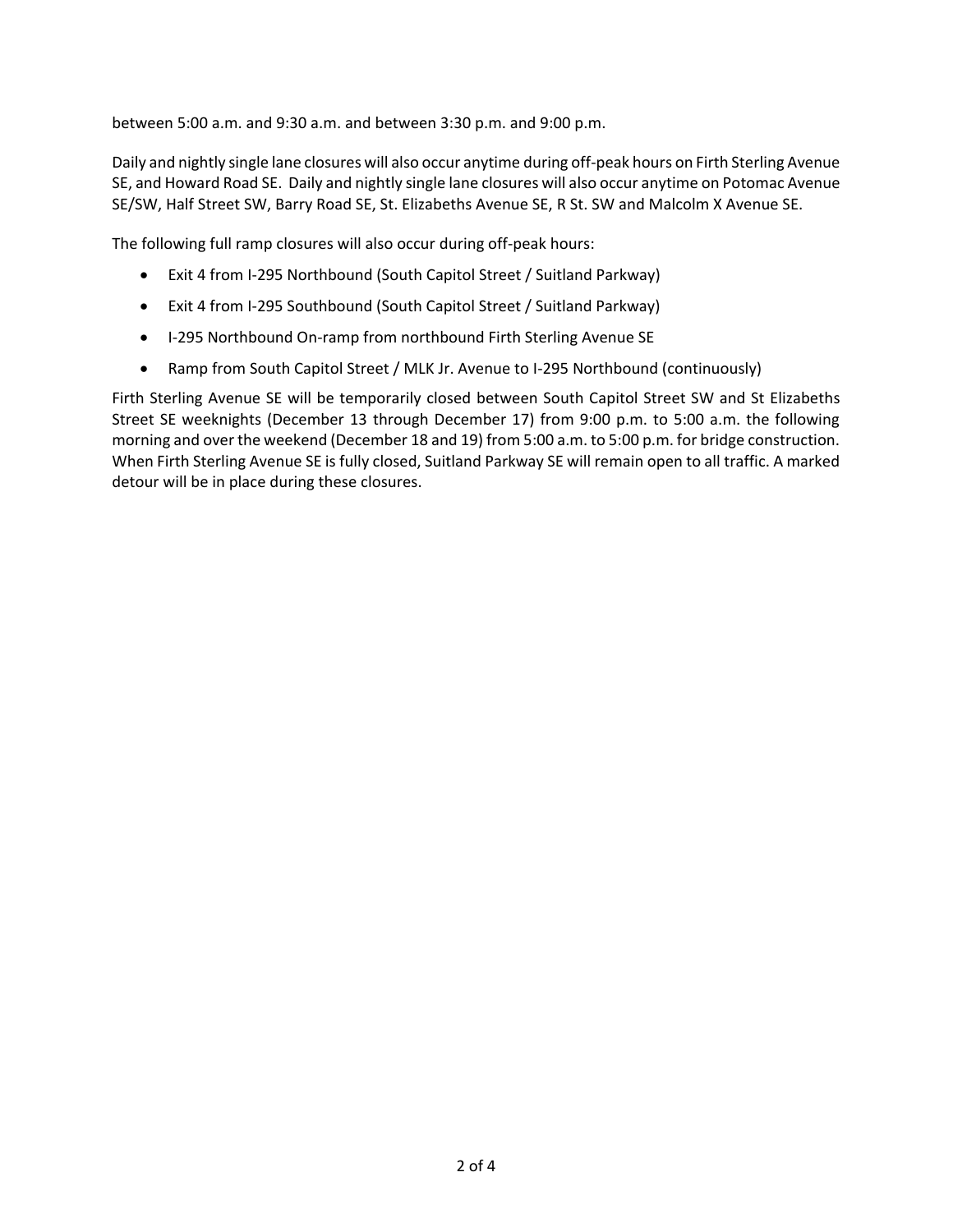

# **Firth Sterling Avenue SE Closure & Detour**

These closures are required for construction activities associated with the following DDOT projects:

# **South Capitol Street Corridor Project - Frederick Douglass Memorial Bridge**

The South Capitol Street Corridor Project calls for replacing the Frederick Douglass Memorial Bridge and transforming related sections of the urban freeway into a beautiful scenic boulevard that increases pedestrian and vehicular safety, improves multimodal transportation options, increases community accessibility, and supports economic development on both sides of the Anacostia River.

# **I-295 / Malcolm X Avenue SE Interchange Improvement Project**

The multiple phases of this project include the reconstruction of the I-295 interchange with Malcolm X Avenue SE, including modified ramps and a new access roadway to the St. Elizabeths West Campus. The planned improvements will be made between Firth Sterling Avenue SE, on the north, and the South Capitol Street/Martin Luther King, Jr. Avenue SE intersection to the south. The project will provide transportation improvements to serve the proposed Department of Homeland Security headquarters consolidation on the St. Elizabeths West Campus.